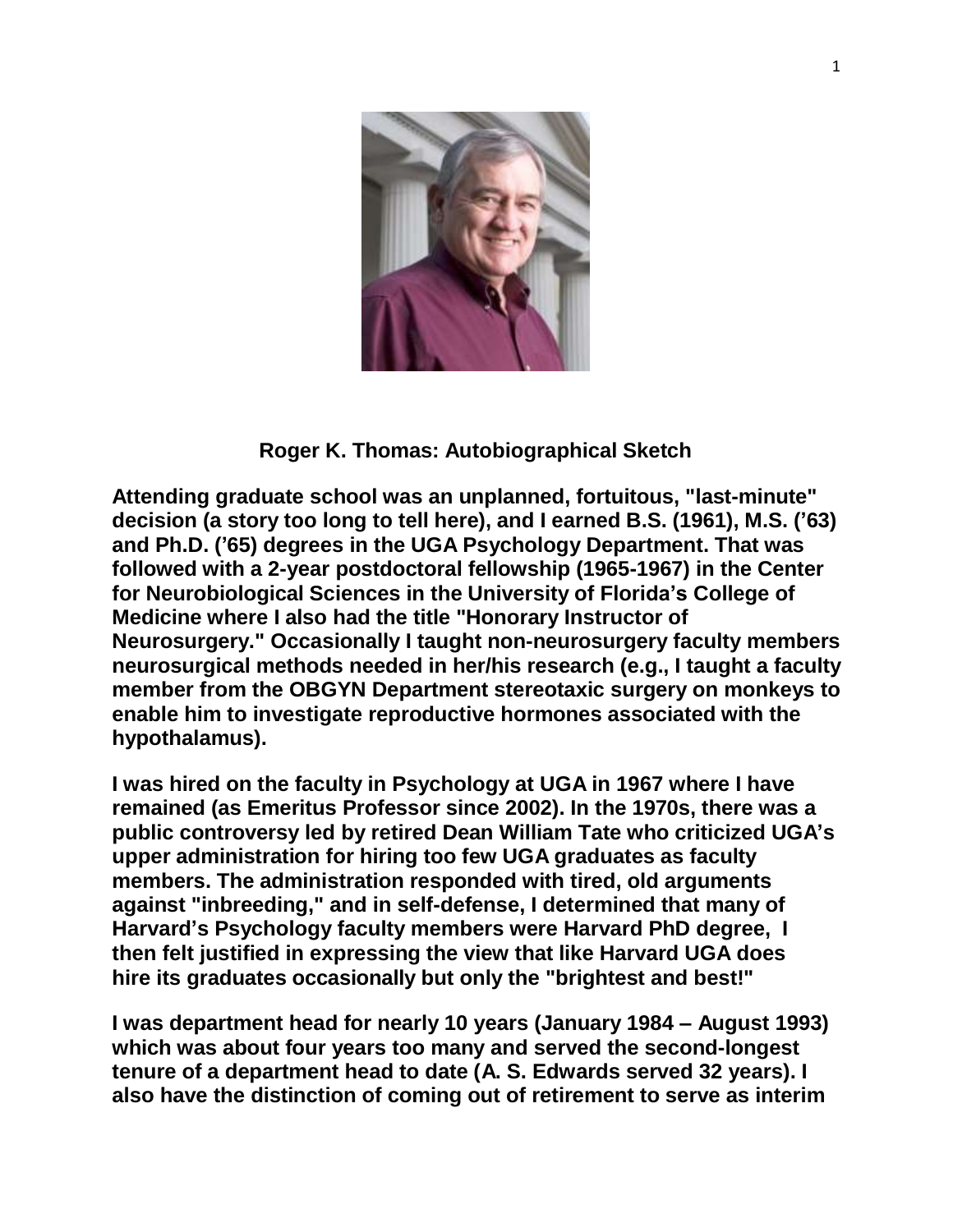**head from August 2004-March 2005 which was about seven months too many!**

**In September 1993, I was appointed Director of the Franklin College of Arts and Science Public Service and Outreach Program. The primary function of the program was to provide volunteer speakers from all 31 departments in the Franklin College to any legitimate group that requested one (schools, civic clubs, retirement homes, etc.). The institutions got a free, expert UGA speaker and each speaker got \$300 per presentation in the form of funds deposited in her/his name in her/his home department for special use in teaching and research plus any travel expenses that might have been involved. In contrast to being a department head, everyone was happy! It was a one-third time position; with one-third teaching and one-third time research. It befell me both to develop and implement the program which I did for nine years until I retired in 2002. In my last year as Director we had a catalog of 138 speakers, each offering from 2-5 topics, and we were accommodating more than 300 requests per year for speakers.**

**My research career was (is) divided into three overlapping phases. Phase 1 began with my dissertation, supervised by Lelon J. Peacock, and it involved several years of brain-behavior research using rats and monkeys, where I focused mainly on neural substrates of learning and memory. I used "mainstream" behavioral measures (e.g., mazes and Pavlovian and operant learning methods) until deciding such were not representative of how even feral rats conducted their lives. I wanted animal models closer to how humans conduct their lives and thus began phase 2, an effort to develop behavioral measures that involved "higherorder" kinds of learning involving class and relational concepts. My plan was to use the "higher-order" methods in brain research, but I did no direct brain-behavior research after the late 1970s. I did teach Neuroanatomy and other brain-related courses until retirement and I did supervise graduate student theses and dissertations that involved brain manipulations until my third-from-last Ph.D. (1999) student, Aileen Bailey; Aileen developed a better rat model to study the brain in conjunction with Alzheimer's disease. Over the years I supervised 23 M.S. and 21 Ph.D. degree students. My most recent research phase which began in the early 1990s is researching history of animal psychology and behavioral neuroscience as well as historical biographical research. Doing historical research is fun (e.g, involves "detective" work), does not require a laboratory, and needs relatively little funding. To see more about my current research activities, please examine my website: <https://faculty.franklin.uga.edu/rkthomas/>**

**I have had a mostly happy life as a UGA faculty member, one that**